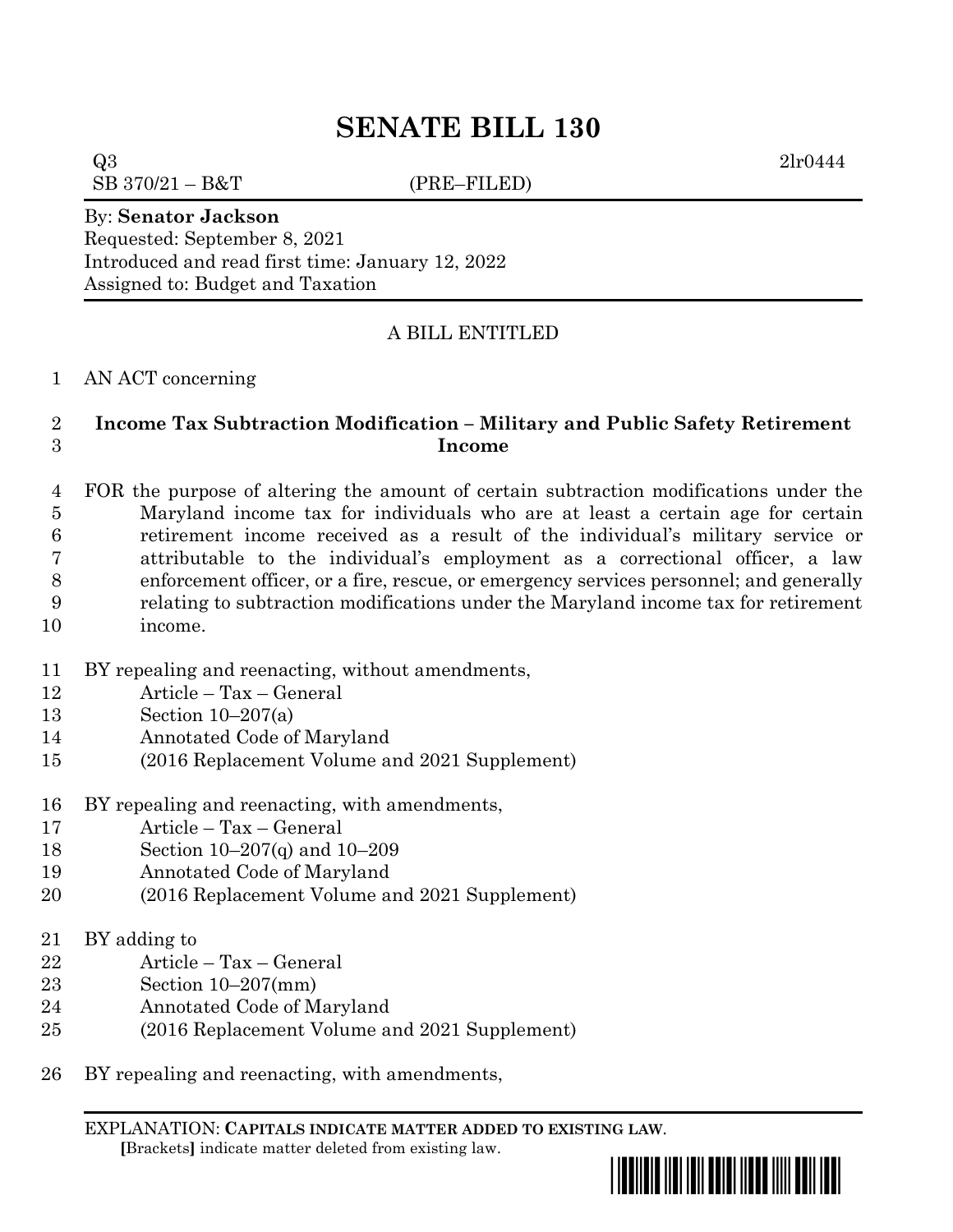Article – Tax – General Section 10–207(mm) and 10–209 Annotated Code of Maryland (2016 Replacement Volume and 2021 Supplement) (As enacted by Section 2 of this Act) SECTION 1. BE IT ENACTED BY THE GENERAL ASSEMBLY OF MARYLAND, That the Laws of Maryland read as follows: **Article – Tax – General** 10–207. (a) To the extent included in federal adjusted gross income, the amounts under this section are subtracted from the federal adjusted gross income of a resident to determine Maryland adjusted gross income. (q) (1) (i) In this subsection the following words have the meanings indicated. (ii) "Military retirement income" means retirement income, including death benefits, received as a result of military service. 17 (iii) "Military service" means: 1. induction into the armed forces of the United States for training and service under the Selective Training and Service Act of 1940 or a subsequent act of a similar nature; 2. membership in a reserve component of the armed forces of 22 the United States: 23 3. membership in an active component of the armed forces of the United States; 4. membership in the Maryland National Guard; or 5. active duty with the commissioned corps of the Public Health Service, the National Oceanic and Atmospheric Administration, or the Coast and Geodetic Survey. (2) The subtraction under subsection (a) of this section includes: (i) if, on the last day of the taxable year, the individual is under the age of 55 years, the first \$5,000 of military retirement income received by an individual during the taxable year; and

**SENATE BILL 130**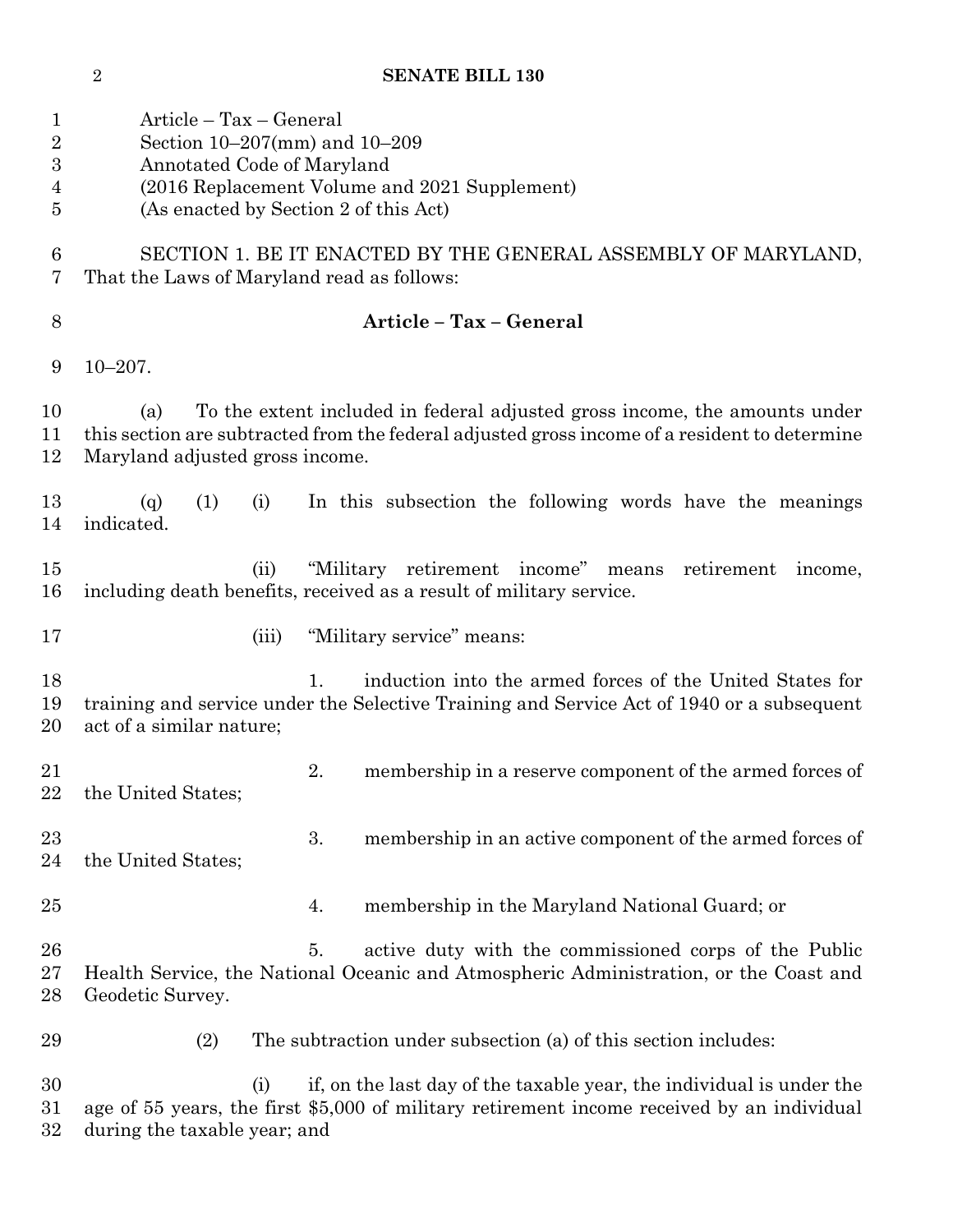| 1<br>$\overline{2}$<br>3 | if, on the last day of the taxable year, the individual is at least 55<br>(i)<br>years old, the first [\$15,000] \$20,000 of military retirement income received by an<br>individual during the taxable year.         |  |  |  |  |  |
|--------------------------|-----------------------------------------------------------------------------------------------------------------------------------------------------------------------------------------------------------------------|--|--|--|--|--|
| $\overline{4}$<br>5      | SECTION 2. AND BE IT FURTHER ENACTED, That the Laws of Maryland read<br>as follows:                                                                                                                                   |  |  |  |  |  |
| $6\phantom{.}6$          | Article - Tax - General                                                                                                                                                                                               |  |  |  |  |  |
| 7                        | $10 - 207.$                                                                                                                                                                                                           |  |  |  |  |  |
| 8<br>9<br>10             | To the extent included in federal adjusted gross income, the amounts under<br>(a)<br>this section are subtracted from the federal adjusted gross income of a resident to determine<br>Maryland adjusted gross income. |  |  |  |  |  |
| 11<br>12                 | $(MM)$ (1)<br>(I)<br>IN THIS SUBSECTION THE FOLLOWING WORDS HAVE THE<br>MEANINGS INDICATED.                                                                                                                           |  |  |  |  |  |
| 13                       | "CORRECTIONAL OFFICER" MEANS AN INDIVIDUAL WHO:<br>(II)                                                                                                                                                               |  |  |  |  |  |
| 14                       | 1.<br>WAS EMPLOYED IN:                                                                                                                                                                                                |  |  |  |  |  |
| 15<br>16                 | A STATE CORRECTIONAL FACILITY, AS DEFINED IN §<br>A.<br>1-101 OF THE CORRECTIONAL SERVICES ARTICLE;                                                                                                                   |  |  |  |  |  |
| 17<br>18                 | A LOCAL CORRECTIONAL FACILITY, AS DEFINED IN §<br><b>B.</b><br>1-101 OF THE CORRECTIONAL SERVICES ARTICLE;                                                                                                            |  |  |  |  |  |
| 19<br>20                 | $\mathbf{C}$ .<br>A JUVENILE FACILITY INCLUDED IN $\S$ 9-226 OF THE<br><b>HUMAN SERVICES ARTICLE; OR</b>                                                                                                              |  |  |  |  |  |
| 21<br>22<br>23           | A FACILITY OF THE UNITED STATES THAT IS<br>D.<br>EQUIVALENT TO A STATE OR LOCAL CORRECTIONAL FACILITY OR A JUVENILE<br>FACILITY INCLUDED IN § 9-226 OF THE HUMAN SERVICES ARTICLE; AND                                |  |  |  |  |  |
| 24<br>25<br>26           | 2.<br>IS ELIGIBLE TO RECEIVE RETIREMENT INCOME<br>ATTRIBUTABLE TO THE INDIVIDUAL'S EMPLOYMENT UNDER ITEM 1 OF THIS<br>SUBPARAGRAPH.                                                                                   |  |  |  |  |  |
| 27<br>28                 | (III) "EMERGENCY SERVICES PERSONNEL" MEANS EMERGENCY<br>MEDICAL TECHNICIANS OR PARAMEDICS.                                                                                                                            |  |  |  |  |  |
| 29<br>30                 | (IV) "EMPLOYEE RETIREMENT SYSTEM" HAS THE MEANING<br>STATED UNDER $\S 10-209(A)$ OF THIS SUBTITLE.                                                                                                                    |  |  |  |  |  |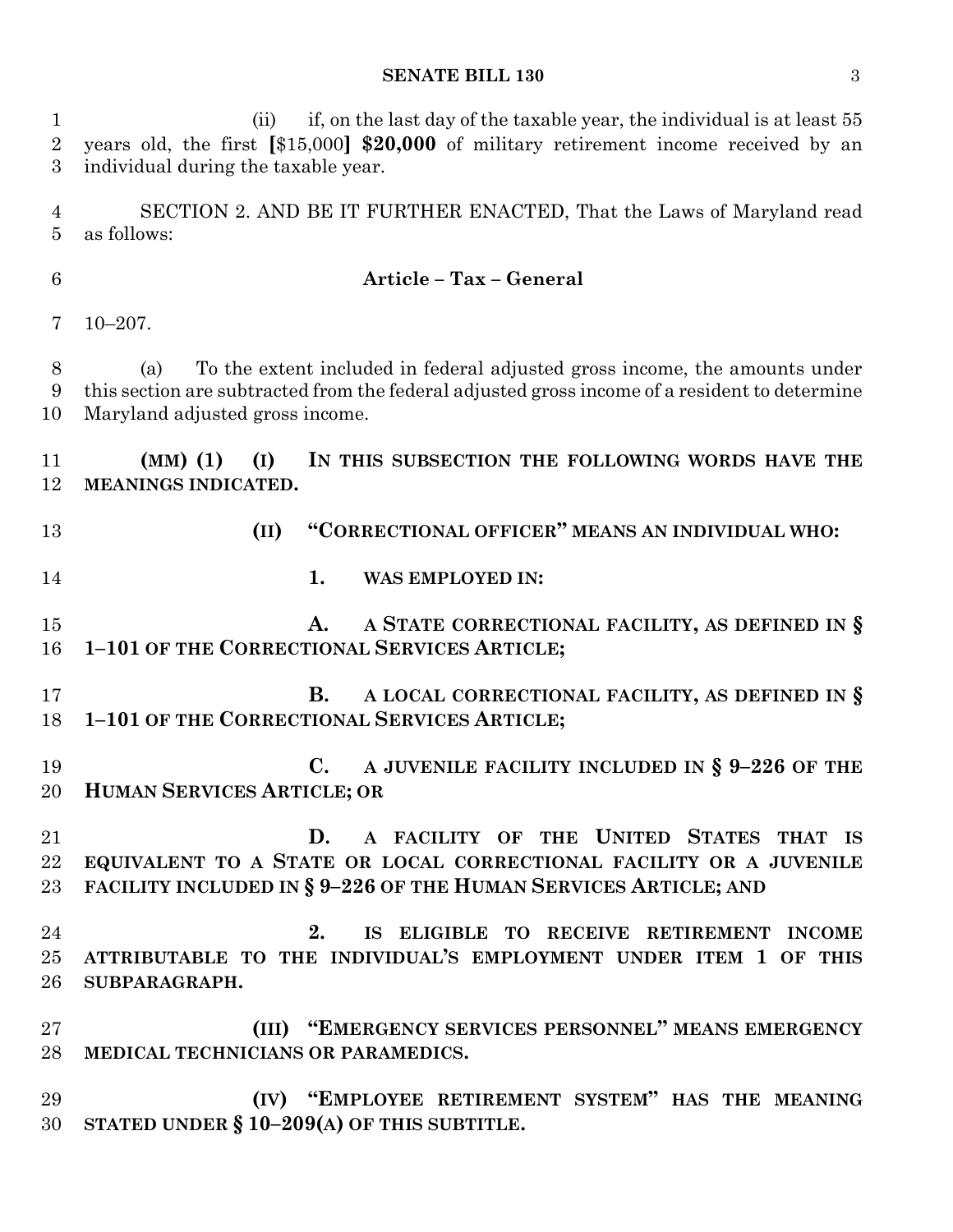**(V) "PUBLIC SAFETY EMPLOYEE" MEANS AN INDIVIDUAL WHO IS A RETIRED CORRECTIONAL OFFICER, LAW ENFORCEMENT OFFICER, OR FIRE, RESCUE, OR EMERGENCY SERVICES PERSONNEL OF THE UNITED STATES, THE STATE, OR A POLITICAL SUBDIVISION OF THE STATE.**

 **(2) THE SUBTRACTION UNDER SUBSECTION (A) OF THIS SECTION INCLUDES THE FIRST \$10,000 OF INCOME FROM AN EMPLOYEE RETIREMENT SYSTEM THAT IS ATTRIBUTABLE TO SERVICE AS A PUBLIC SAFETY EMPLOYEE, IF THE INCOME IS RECEIVED BY AN INDIVIDUAL WHO IS AT LEAST 55 YEARS OLD ON THE LAST DAY OF THE TAXABLE YEAR.**

10–209.

| 11             | (a)                                                                                                                                                                                       | (1) |      |    | In this section the following words have the meanings indicated.                                                          |  |
|----------------|-------------------------------------------------------------------------------------------------------------------------------------------------------------------------------------------|-----|------|----|---------------------------------------------------------------------------------------------------------------------------|--|
| 12             |                                                                                                                                                                                           | (2) |      |    | "Correctional officer" means an individual who:                                                                           |  |
| 13             |                                                                                                                                                                                           |     | (i)  |    | was employed in:                                                                                                          |  |
| 14<br>15       | Correctional Services Article;                                                                                                                                                            |     |      | 1. | a State correctional facility, as defined in $\S$ 1–101 of the                                                            |  |
| 16<br>17       | a local correctional facility, as defined in $\S$ 1-101 of the<br>2.<br>Correctional Services Article;                                                                                    |     |      |    |                                                                                                                           |  |
| 18<br>19       | Services Article; or                                                                                                                                                                      |     |      | 3. | a juvenile facility included in $\S$ 9-226 of the Human                                                                   |  |
| 20<br>21<br>22 | a facility of the United States that is equivalent to a State<br>4.<br>or local correctional facility or a juvenile facility included in $\S 9-226$ of the Human Services<br>Article; and |     |      |    |                                                                                                                           |  |
| 23<br>24       |                                                                                                                                                                                           |     | (ii) |    | is eligible to receive retirement income attributable to the<br>individual's employment under item (i) of this paragraph. |  |
| 25<br>26       | or paramedics.                                                                                                                                                                            | (3) |      |    | "Emergency services personnel" means emergency medical technicians                                                        |  |
| 27             |                                                                                                                                                                                           | (4) | (i)  |    | "Employee retirement system" means a plan:                                                                                |  |
| 28<br>29       | of its employees; and                                                                                                                                                                     |     |      | 1. | established and maintained by an employer for the benefit                                                                 |  |
| 30<br>31       | Revenue Code.                                                                                                                                                                             |     |      | 2. | qualified under § 401(a), § 403, or § 457(b) of the Internal                                                              |  |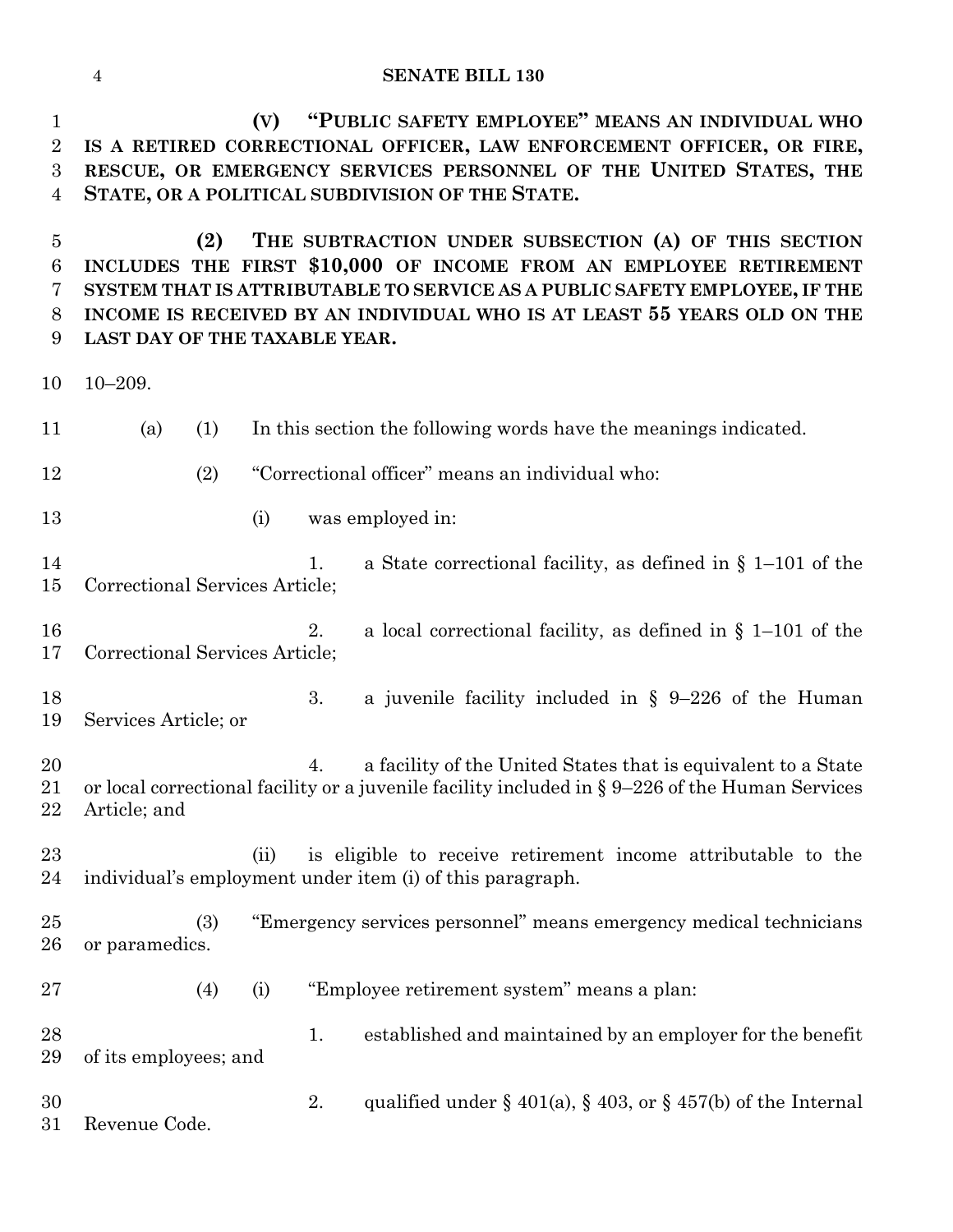(ii) "Employee retirement system" does not include: 2 1. an individual retirement account or annuity under § 408 of the Internal Revenue Code; 2. a Roth individual retirement account under § 408A of the Internal Revenue Code; 3. a rollover individual retirement account; 4. a simplified employee pension under Internal Revenue Code § 408(k); or 5. an ineligible deferred compensation plan under § 457(f) of the Internal Revenue Code. (b) Subject to subsections (d) and (e) of this section, to determine Maryland adjusted gross income, if, on the last day of the taxable year, a resident is at least 65 years old or is totally disabled or the resident's spouse is totally disabled, or the resident is at least 55 years old and is a retired correctional officer, law enforcement officer, or fire, rescue, or emergency services personnel of the United States, the State, or a political subdivision of the State, an amount is subtracted from federal adjusted gross income equal to the lesser of: (1) the cumulative or total annuity, pension, or endowment income from an employee retirement system included in federal adjusted gross income; or (2) the maximum annual benefit under the Social Security Act computed under subsection (c) of this section, less any payment received as old age, survivors, or disability benefits under the Social Security Act, the Railroad Retirement Act, or both. 23 (c) For purposes of subsection  $(b)(2)$  of this section, the Comptroller: (1) shall determine the maximum annual benefit under the Social Security Act allowed for an individual who retired at age 65 for the prior calendar year; and (2) may allow the subtraction to the nearest \$100. 27 (d) **(1)** Military retirement income that is included in the subtraction under § 28 10–207 $(q)$  of this subtitle may not be taken into account for purposes of the subtraction under this section. **(2) PUBLIC SAFETY EMPLOYEE RETIREMENT INCOME THAT IS INCLUDED IN THE SUBTRACTION UNDER § 10–207(MM) OF THIS SUBTITLE MAY NOT BE TAKEN INTO ACCOUNT FOR PURPOSES OF THE SUBTRACTION UNDER THIS** 

**SECTION.**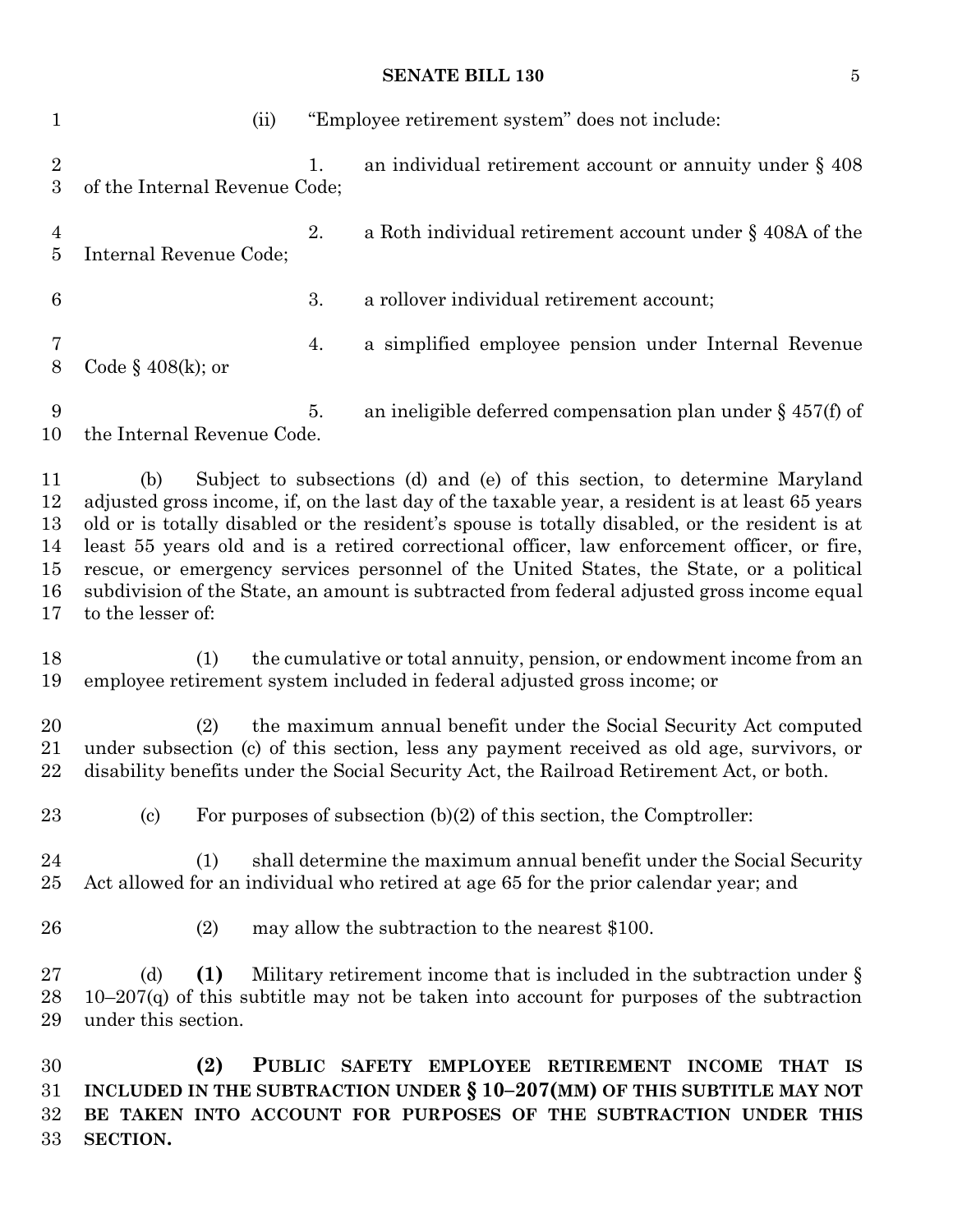(e) In the case of a retired correctional officer, law enforcement officer, or fire, rescue, or emergency services personnel of the United States, the State, or a political subdivision of the State, the amount included under subsection (b)(1) of this section is limited to the first **[**\$15,000**] \$7,500** of retirement income that is attributable to the resident's employment as a correctional officer, a law enforcement officer, or fire, rescue, or emergency services personnel of the United States, the State, or a political subdivision of the State unless:

- 
- (1) the resident is at least 65 years old or is totally disabled; or
- (2) the resident's spouse is totally disabled.

 SECTION 3. AND BE IT FURTHER ENACTED, That the Laws of Maryland read as follows:

- 
- **Article – Tax – General**
- 10–207.

 (a) To the extent included in federal adjusted gross income, the amounts under this section are subtracted from the federal adjusted gross income of a resident to determine Maryland adjusted gross income.

 (mm) (1) (i) In this subsection the following words have the meanings indicated.

(ii) "Correctional officer" means an individual who:

20 1. was employed in:

21 A. a State correctional facility, as defined in § 1–101 of the Correctional Services Article;

 B. a local correctional facility, as defined in § 1–101 of the Correctional Services Article;

 C. a juvenile facility included in § 9–226 of the Human Services Article; or

 D. a facility of the United States that is equivalent to a State or local correctional facility or a juvenile facility included in § 9–226 of the Human Services Article; and

 2. is eligible to receive retirement income attributable to the individual's employment under item 1 of this subparagraph.

- 
- (iii) "Emergency services personnel" means emergency medical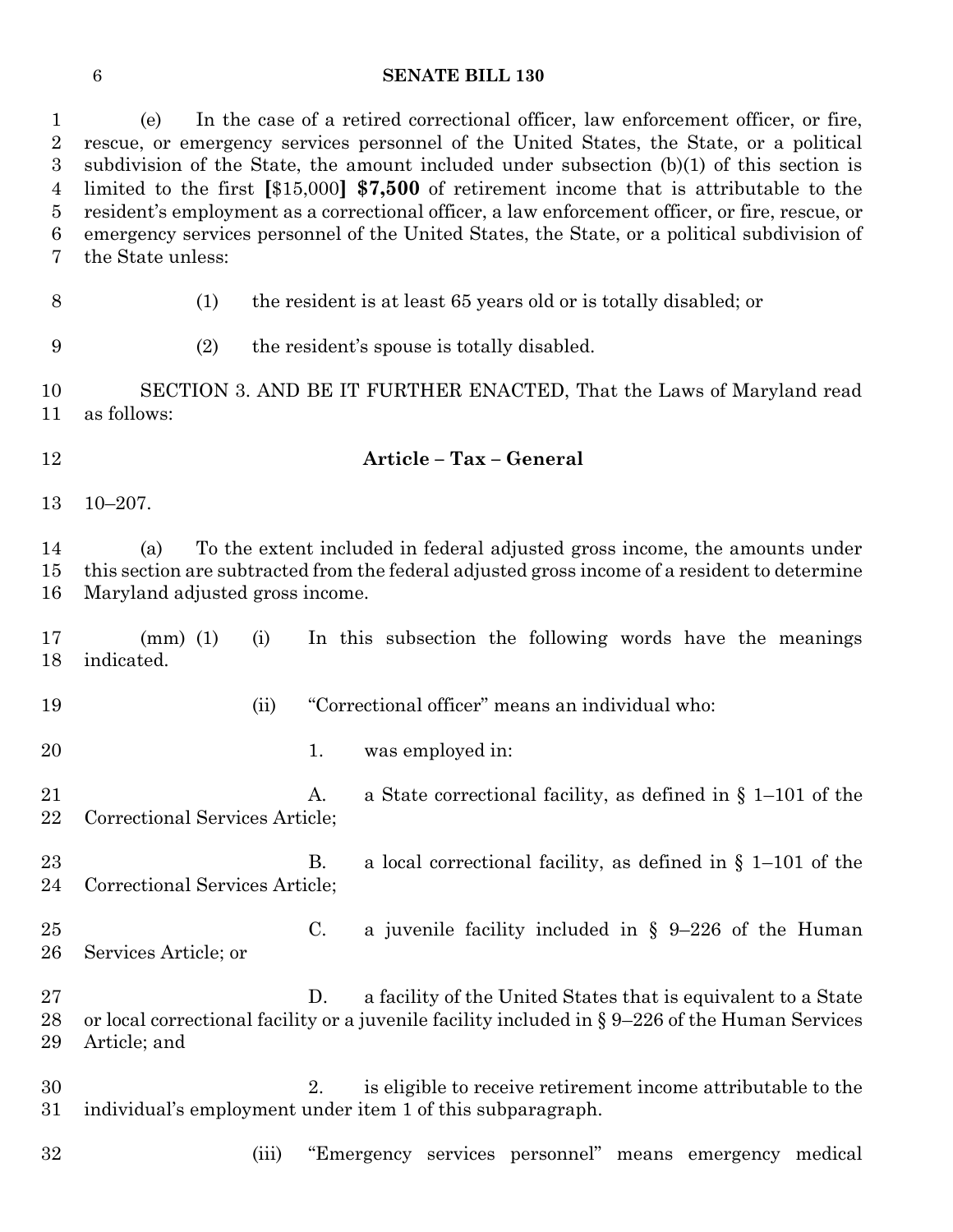| 1                                            | technicians or paramedics.                                                                                                                                                                                                                                                                                                                    |  |  |  |  |  |  |
|----------------------------------------------|-----------------------------------------------------------------------------------------------------------------------------------------------------------------------------------------------------------------------------------------------------------------------------------------------------------------------------------------------|--|--|--|--|--|--|
| $\boldsymbol{2}$<br>$\boldsymbol{3}$         | "Employee retirement system" has the meaning stated under §<br>(iv)<br>$10-209(a)$ of this subtitle.                                                                                                                                                                                                                                          |  |  |  |  |  |  |
| $\overline{4}$<br>$\bf 5$<br>$6\phantom{.}6$ | "Public safety employee" means an individual who is a retired<br>(v)<br>correctional officer, law enforcement officer, or fire, rescue, or emergency services personnel<br>of the United States, the State, or a political subdivision of the State.                                                                                          |  |  |  |  |  |  |
| 7<br>8<br>9<br>10                            | The subtraction under subsection (a) of this section includes the first<br>(2)<br>$\lceil $10,000\rceil $20,000$ of income from an employee retirement system that is attributable to<br>service as a public safety employee, if the income is received by an individual who is at least<br>55 years old on the last day of the taxable year. |  |  |  |  |  |  |
| 11                                           | $10 - 209.$                                                                                                                                                                                                                                                                                                                                   |  |  |  |  |  |  |
| 12                                           | [(1)]<br>In this section [the following words have the meanings indicated.<br>(a)                                                                                                                                                                                                                                                             |  |  |  |  |  |  |
| 13                                           | "Correctional officer" means an individual who:<br>(2)                                                                                                                                                                                                                                                                                        |  |  |  |  |  |  |
| 14                                           | was employed in:<br>(i)                                                                                                                                                                                                                                                                                                                       |  |  |  |  |  |  |
| 15<br>16                                     | a State correctional facility, as defined in $\S$ 1–101 of the<br>1.<br>Correctional Services Article;                                                                                                                                                                                                                                        |  |  |  |  |  |  |
| 17<br>18                                     | 2.<br>a local correctional facility, as defined in $\S$ 1–101 of the<br>Correctional Services Article;                                                                                                                                                                                                                                        |  |  |  |  |  |  |
| 19<br>20                                     | 3.<br>a juvenile facility included in $\S$ 9-226 of the Human<br>Services Article; or                                                                                                                                                                                                                                                         |  |  |  |  |  |  |
| 21<br>22<br>23                               | a facility of the United States that is equivalent to a State<br>4.<br>or local correctional facility or a juvenile facility included in $\S 9-226$ of the Human Services<br>Article; and                                                                                                                                                     |  |  |  |  |  |  |
| 24<br>25                                     | is eligible to receive retirement income attributable to the<br>(ii)<br>individual's employment under item (i) of this paragraph.                                                                                                                                                                                                             |  |  |  |  |  |  |
| 26<br>27                                     | "Emergency services personnel" means emergency medical technicians<br>(3)<br>or paramedics.                                                                                                                                                                                                                                                   |  |  |  |  |  |  |
| 28                                           | "Employee]:<br>(4)<br>(i)                                                                                                                                                                                                                                                                                                                     |  |  |  |  |  |  |
| 29                                           | (1)<br>"EMPLOYEE retirement system" means a plan:                                                                                                                                                                                                                                                                                             |  |  |  |  |  |  |
| 30<br>31                                     | $[1.]$ $(I)$<br>established and maintained by an employer for the<br>benefit of its employees; and                                                                                                                                                                                                                                            |  |  |  |  |  |  |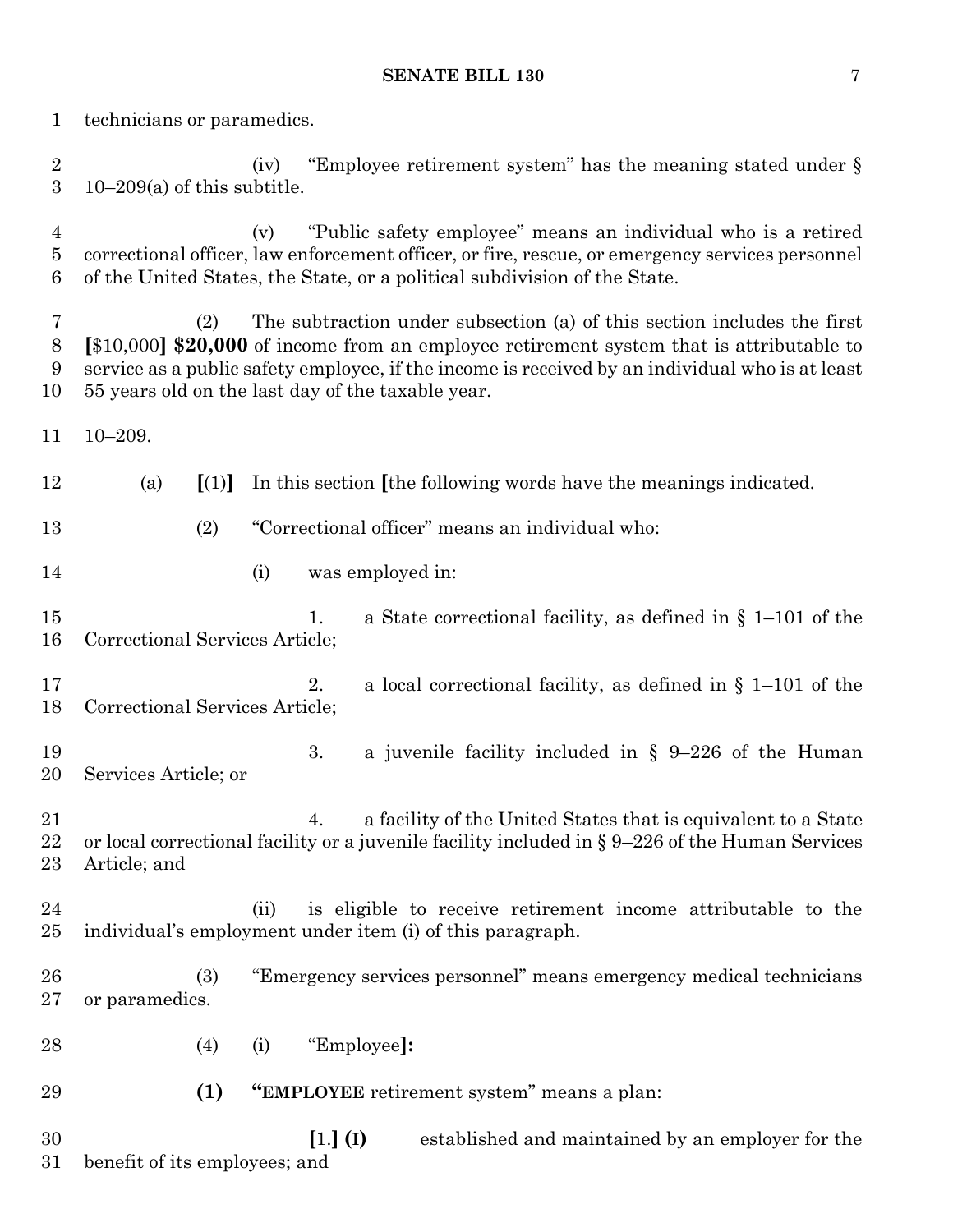**[**2.**] (II)** qualified under § 401(a), § 403, or § 457(b) of the Internal Revenue Code**[**.**]; AND [**(ii)**] (2) [**"Employee**] "EMPLOYEE** retirement system" does not include: **[**1.**] (I)** an individual retirement account or annuity under § 408 of the Internal Revenue Code; **[**2.**] (II)** a Roth individual retirement account under § 408A of the Internal Revenue Code; **[**3.**] (III)** a rollover individual retirement account; **[**4.**] (IV)** a simplified employee pension under Internal Revenue Code § 408(k); or **[**5.**] (V)** an ineligible deferred compensation plan under § 457(f) of the Internal Revenue Code. (b) Subject to **[**subsections**] SUBSECTION** (d) **[**and (e)**]** of this section, to determine Maryland adjusted gross income, if, on the last day of the taxable year, a resident is at least 65 years old or is totally disabled or the resident's spouse is totally disabled, **[**or the resident is at least 55 years old and is a retired correctional officer, law enforcement officer, or fire, rescue, or emergency services personnel of the United States, the State, or a political subdivision of the State,**]** an amount is subtracted from federal adjusted gross income equal to the lesser of: (1) the cumulative or total annuity, pension, or endowment income from an employee retirement system included in federal adjusted gross income; or (2) the maximum annual benefit under the Social Security Act computed under subsection (c) of this section, less any payment received as old age, survivors, or disability benefits under the Social Security Act, the Railroad Retirement Act, or both. 26 (c) For purposes of subsection  $(b)(2)$  of this section, the Comptroller: (1) shall determine the maximum annual benefit under the Social Security Act allowed for an individual who retired at age 65 for the prior calendar year; and (2) may allow the subtraction to the nearest \$100. 30 (d) (1) Military retirement income that is included in the subtraction under  $\S$  10–207(q) of this subtitle may not be taken into account for purposes of the subtraction under this section.